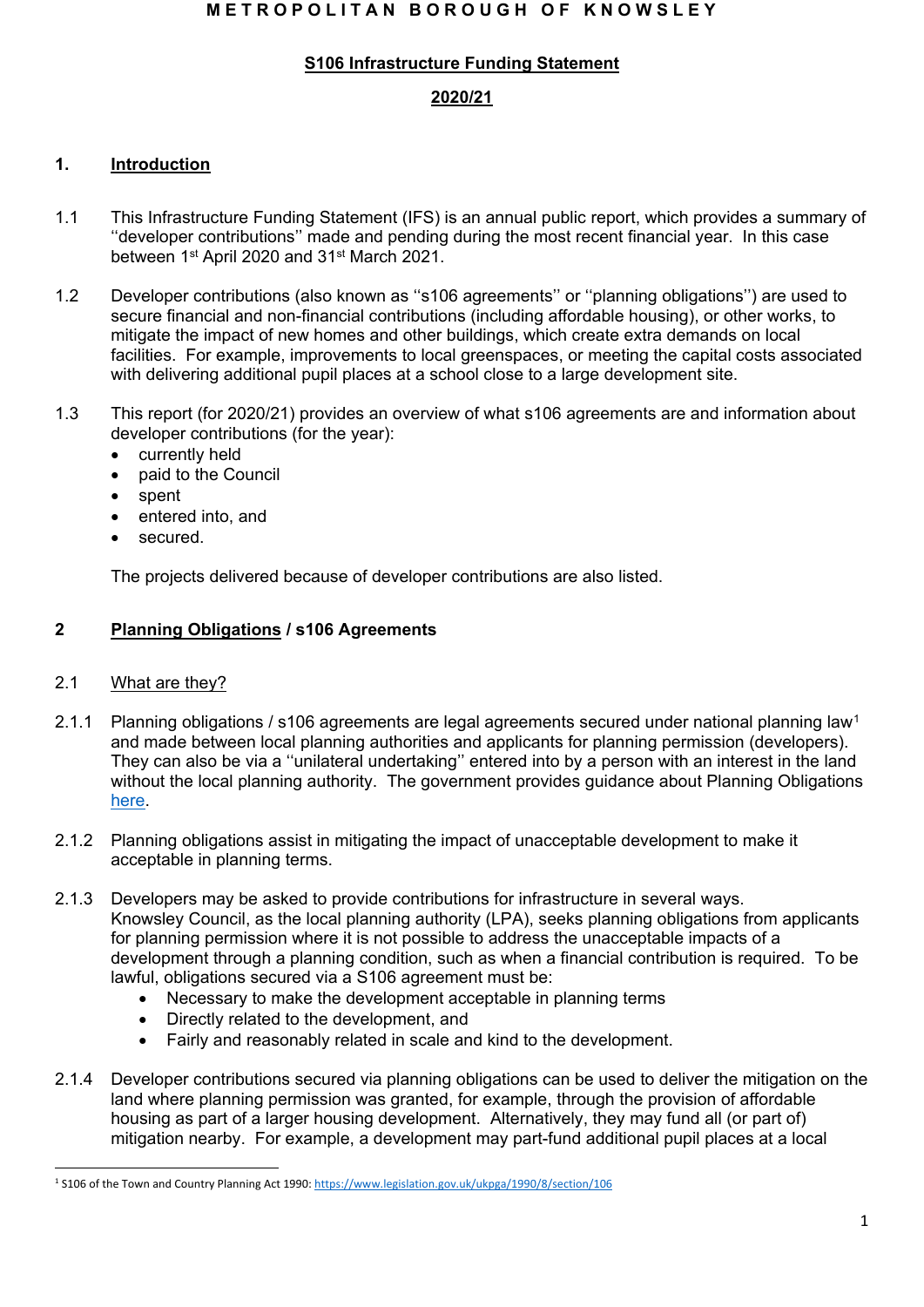school, which, when combined with other developer contributions will meet the overall capital costs of delivery.

2.1.5 The use of planning obligations is governed by the fundamental principle that planning permission may not be bought or sold. Therefore, it is not legitimate for unacceptable development to be permitted because of benefits offered by a developer, which are unrelated to the development under consideration. Similarly, planning obligations should never be used purely as a means of securing a share in the development profits for the local community.

## 2.2 When are Developer Contributions required in Knowsley?

- 2.2.1 Knowsley Council's requirements for S106 planning obligations are principally set out in its ''Local Plan Core Strategy''[2,](#page-1-0) specifically Policy CS27: Planning and Paying for New Infrastructure and the adopted ''*Developer Contributions Supplementary Planning Document''* (SPD)[3.](#page-1-1)
- 2.2.2 Separate SPDs for ''*Earlsfield Park''* in Huyton, ''*Halsnead Garden Village''* and ''*East of Halewood''*, set-out specific requirements for those locations, to be secured via planning obligations.
- 2.2.3 A further SPD in relation to ''*Adding Social Value to Development: Employment and Skills''* also requires a developer contribution to be secured via a planning obligation to allow the monitoring of social value strategies to be undertaken.

## 2.3 Development Viability

- 2.3.1 The Council's starting-point in discussions with developers is that all new development proposed should fully meet local planning policy, including any requirements identified for developer contributions towards infrastructure – as explained above. However, the Council must base its decision on a planning application on the individual circumstances of each application. This includes a consideration of any evidence submitted by a developer which shows that the delivery of a development would not (or is unlikely to) take place because its viability would be adversely affected by the payment of all (or some of) the developer contributions required.
- 2.3.2 The Council always robustly challenges viability evidence presented by developers and it has succeeded in achieving, through negotiation, increased developer contributions over and above those initially offered by developers. However, developers are not obliged to agree to a planning obligation and in such cases, the Council must ultimately consider whether to refuse planning permission.
- 2.3.3 Following a refusal of planning permission, a developer has a right of appeal to government. At an appeal the appropriateness and scope of the developer contribution is determined by the Planning Inspector and not Knowsley Council.
- 2.4 Completed Planning Obligations/ s106 Agreements
- 2.4.1 Once a planning obligations/ s106 agreement is signed, it is registered in the Local Land Charges Register. Planning obligations are tied to the land, and they may be enforced against anyone who originally enters into the agreement and any successor in title unless the agreement specifies otherwise.
- 2.4.2 The requirements of a planning obligation/ s106 agreement come into effect if the planning permission is implemented and any milestones (triggers) set out in the obligation/agreement are reached. A developer contribution towards education provision may, for example, be required upon the developer's completion of the  $50<sup>th</sup>$  and  $100<sup>th</sup>$  new home.
- 2.4.3 The Council's s106 Monitoring Officer proactively monitors the progress of new development to ensure that the requirements of planning obligations/ s106 agreement are met and that the related

<span id="page-1-0"></span><sup>2</sup> <https://www.knowsley.gov.uk/residents/building-and-planning/local-plan/adopted-documents>

<span id="page-1-1"></span><sup>3</sup> <https://www.knowsley.gov.uk/residents/building-and-planning/local-plan/adopted-documents/supplementary-planning-documents>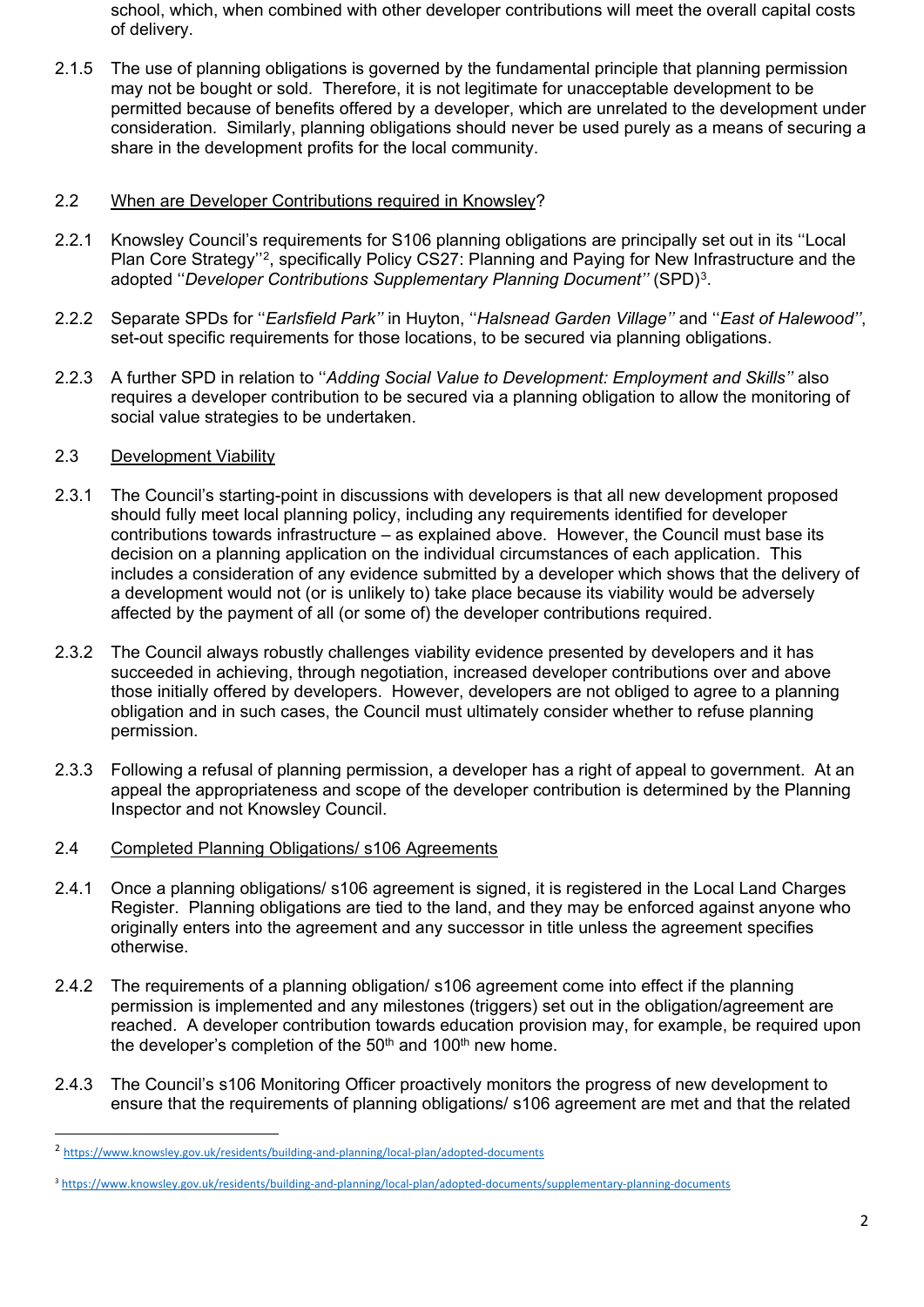infrastructure projects (or affordable housing) can be delivered. In the small number of cases where a developer contribution becomes overdue, the s106 Monitoring Officer takes action to ensure its payment.

- 2.4.4 Some planning obligations/S106 agreements require developer contributions not spent within a certain time to be refunded to the developer. The Council aims to ensure that all developer contributions are spent on the projects they were identified for, and no refunds were necessary during the reported year.
- 2.[4](#page-2-0).5 National regulations<sup>4</sup> permit councils to charge developers a "monitoring fee" through planning obligations/S106 agreements, to cover the cost of the monitoring and reporting on delivery of that section 106 obligation as described above. For the reported year (2020/21), the Council secured **£8000** from developers towards the additional resource costs arising from the monitoring of the development and the obligations imposed.

## **3 Section 106 Contributions summary**

## 3.1 S106 monies on hand at the beginning of the reporting year

3.1.1 The table below highlights that as of the 31 March 2020, a total of **£5,441,757** of developer contributions was available to fund public open space, highways infrastructure, affordable housing, and economic development (social value, the provision of apprenticeships and training) within the Borough. Projects have been identified for all contributions, except for the affordable housing contribution.

| S106 Contributions Held as of 31st March 2020 |                             |
|-----------------------------------------------|-----------------------------|
| <b>Contribution Type</b>                      | S106 Contributions Held (£) |
|                                               |                             |
| Public Open Space                             | 2,895,170                   |
| <b>Town Centre Promotion</b>                  | 19,779                      |
| Highways                                      | 864,686                     |
| <b>Economic Development</b>                   |                             |
| Affordable Housing                            | 1,662,122                   |
|                                               |                             |
| Total                                         | 5,441,757                   |

## 3.2 Contributions secured between 1st April 2020 and 31st March 2021

3.2.1 During the reported year the Council secured developer contributions of up to **£5,016,322** and the provision of 390 on-site affordable homes from development sites with planning permission. The finalised total is dependent on the number of dwellings approved with the future approval of details (at the reserved matters stage) under the outline element of planning permission 18/00283/HYB. This was a hybrid planning permission, with outline planning permission for one part and full planning permission for another part of a site. The final contribution, for up to 237 dwellings, will be established once the outstanding reserved matters application(s) are determined. A breakdown of this split is shown in the table below.

<span id="page-2-0"></span><sup>4</sup> The Community Infrastructure Levy (Amendment)(England)(No.2) Regulations 2019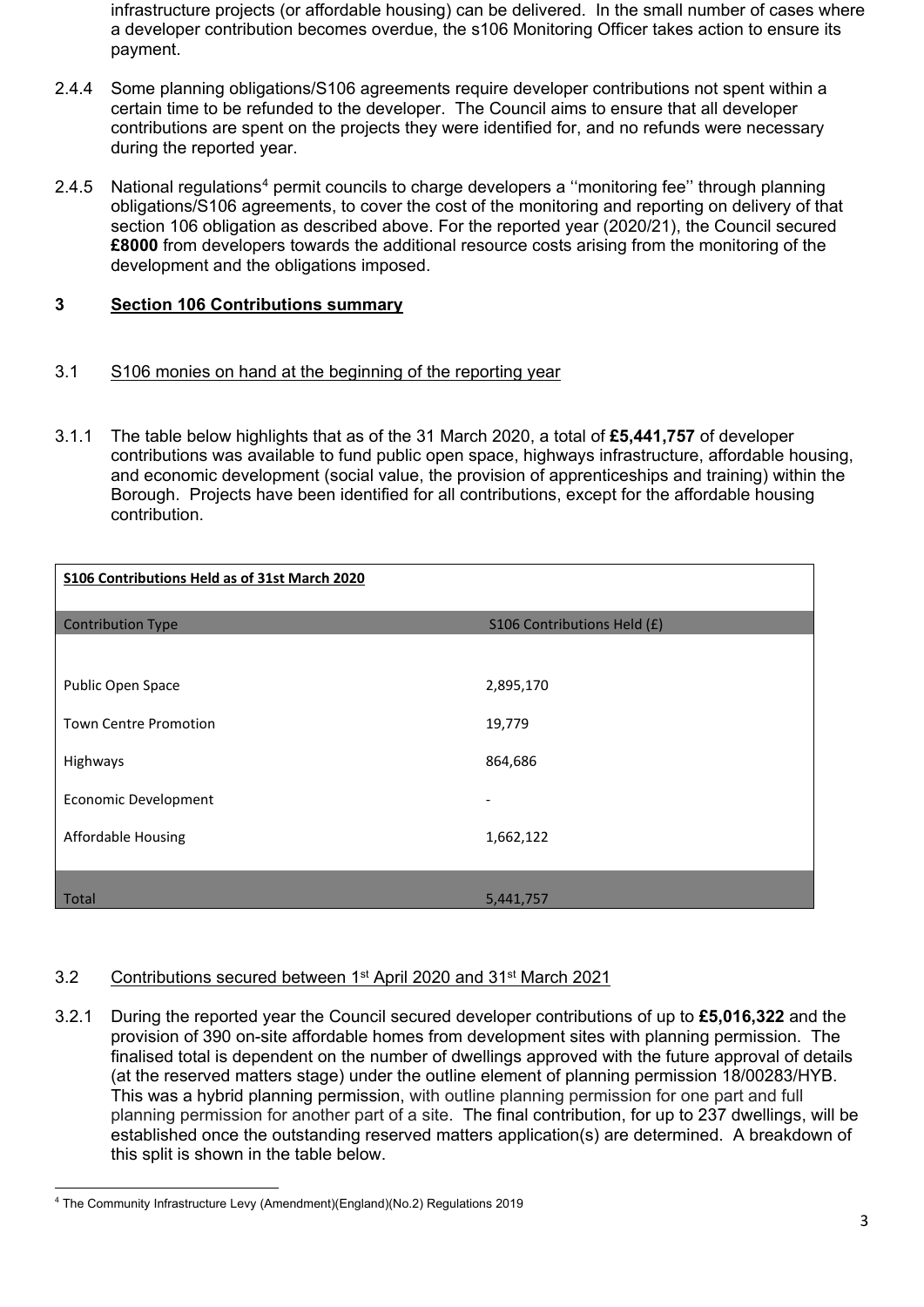- 3.2.2 Some of the contributions secured in this period have already been received and others will be paid or delivered in future years, should the developments progress as planned. The table below summarises these agreements and identifies:
	- which development they relate to;
	- what the contributions are for, and their value;
	- whether they have been received or spent, and;
	- any projects they have been allocated for.
- 3.2.3 Further information on the planning applications summarised below can be found on the Council's web site **Here** by searching on the application number.

| Planning App No.<br>& Site                                                                                          | Ward                 | Contribution<br><b>Type</b>                  | Project                                                                                                                                 | Contribution<br>Amount (£) | S106 Status |
|---------------------------------------------------------------------------------------------------------------------|----------------------|----------------------------------------------|-----------------------------------------------------------------------------------------------------------------------------------------|----------------------------|-------------|
| 18/00283/HYB-<br>Land North of<br>M62 Motorway<br>off Windy Arbor<br>Road (Halsnead)<br>Whiston Knowsley<br>L35 1RB | Whiston &<br>Cronton |                                              |                                                                                                                                         |                            |             |
| <b>FULL Permission</b>                                                                                              |                      | Public Open<br>Space                         | Provision of<br>neighbourhood equipped<br>area for play, community<br>orchard and allotments                                            | 61,131.00                  | Agreed      |
|                                                                                                                     |                      | Public Open<br>Space                         | Provision of 9.6 hectares<br>of open space & green<br>infrastructure on the<br>open space land                                          | 114,636.00                 | Agreed      |
|                                                                                                                     |                      | Public open<br>space -<br>maintenance<br>sum | On-going maintenance of<br>the open space land                                                                                          | 284,745.00                 | Agreed      |
|                                                                                                                     |                      | Employment and<br>Training                   | Social value contribution<br>for training and to create<br>local employment<br>opportunities                                            | 8,610.00                   | Received    |
|                                                                                                                     |                      | <b>Outdoor Sports</b><br>Contribution        | Improvement of<br>provisions at Lickers Lane<br>playing fields                                                                          | 71,955.00                  | Agreed      |
|                                                                                                                     |                      | Healthcare<br>Provision                      | Improvements to off-site<br>healthcare & dental<br>facilities                                                                           | 11,562.00                  | Agreed      |
|                                                                                                                     |                      | Nursery School<br>Education                  | Provision of 65 full time<br>nursery school/external<br>childcare places                                                                | 137,145.00                 | Agreed      |
|                                                                                                                     |                      | <b>Primary School</b><br>Education           | Provision of additional<br>places at existing schools<br>or towards a new school<br>to be constructed in the<br>Halsnead Garden Village | 434,928.00                 | Agreed      |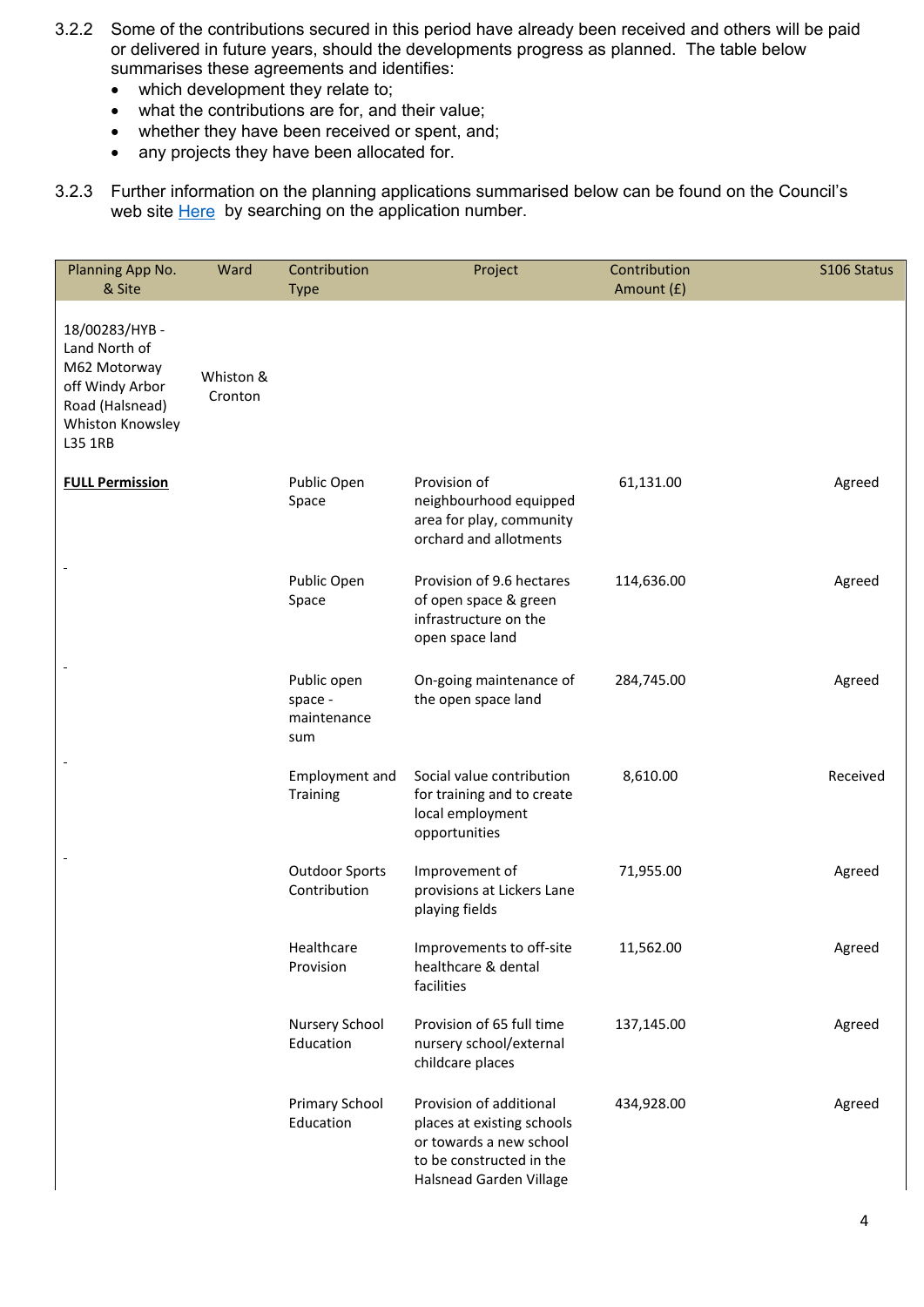| 1,124,712.00<br><b>Total</b><br><b>Outline</b><br><b>Maximum</b><br><b>Amount</b><br><b>Contribution for</b><br>Permission -<br><b>Secured</b><br><b>Contribution Due</b><br>up to 237<br>per<br>Dwellings (£)<br>subject to no. of<br><b>Dwelling</b><br>dwellings applied<br>(E)<br>for at Reserved<br><b>Matters</b><br>Public Open<br>Provision of<br>117,789.00<br>£497 per<br>Space<br>Neighbourhood Equipped<br>dwelling<br>be<br>Area for Play, community<br>orchard and allotments<br>Provision of 9.6 hectares<br>Public Open<br>220,884.00<br>£932 per<br>of open space & green<br>dwelling<br>be<br>Space<br>infrastructure on the<br>Open Space Land<br>Public Open<br>£2,315 per<br>On-going maintenance of<br>548,655.00<br>the Open Space Land<br>dwelling<br>be<br>Space -<br>Maintenance<br>Sum<br>Employment and<br>Social Value Contribution<br>16,590.00<br>£70 per<br>for training and to create<br>dwelling<br>be<br>Training<br>local employment<br>opportunities<br><b>Outdoor Sports</b><br>£585 per<br>Improvement of<br>138,645.00<br>Contribution<br>provisions at Lickers Lane<br>dwelling<br>be<br>playing fields<br>Healthcare<br>Improvements to off-site<br>22,278.00<br>£94 per<br>Provision<br>healthcare & dental<br>dwelling<br>be<br>facilities<br>Nursery School<br>Provision of 65 full time<br>264,255.00<br>£1,115 per<br>Education<br>dwelling<br>nursery school/external<br>be<br>childcare places<br>Primary School<br>Provision of additional<br>838,032.00<br>£3,536 per<br>Education<br>places at existing schools<br>dwelling<br>be<br>or towards a new school<br>to be constructed in the<br>Halsnead Garden Village<br><b>Total</b><br>2,167,128.00<br>Potential for On-<br><b>Affordable Housing</b><br>site Affordable<br>Provision to be<br>determined by a viability<br>Housing<br>report submitted with<br><b>Reserved Matters</b> | Planning App No.<br>& Site | Ward | Contribution<br><b>Type</b> | Project      | Contribution<br>Amount (£) |  | S106 Status            |
|---------------------------------------------------------------------------------------------------------------------------------------------------------------------------------------------------------------------------------------------------------------------------------------------------------------------------------------------------------------------------------------------------------------------------------------------------------------------------------------------------------------------------------------------------------------------------------------------------------------------------------------------------------------------------------------------------------------------------------------------------------------------------------------------------------------------------------------------------------------------------------------------------------------------------------------------------------------------------------------------------------------------------------------------------------------------------------------------------------------------------------------------------------------------------------------------------------------------------------------------------------------------------------------------------------------------------------------------------------------------------------------------------------------------------------------------------------------------------------------------------------------------------------------------------------------------------------------------------------------------------------------------------------------------------------------------------------------------------------------------------------------------------------------------------------------------------------------------------------------------------------------------|----------------------------|------|-----------------------------|--------------|----------------------------|--|------------------------|
|                                                                                                                                                                                                                                                                                                                                                                                                                                                                                                                                                                                                                                                                                                                                                                                                                                                                                                                                                                                                                                                                                                                                                                                                                                                                                                                                                                                                                                                                                                                                                                                                                                                                                                                                                                                                                                                                                             |                            |      |                             |              |                            |  |                        |
|                                                                                                                                                                                                                                                                                                                                                                                                                                                                                                                                                                                                                                                                                                                                                                                                                                                                                                                                                                                                                                                                                                                                                                                                                                                                                                                                                                                                                                                                                                                                                                                                                                                                                                                                                                                                                                                                                             |                            |      |                             |              |                            |  |                        |
|                                                                                                                                                                                                                                                                                                                                                                                                                                                                                                                                                                                                                                                                                                                                                                                                                                                                                                                                                                                                                                                                                                                                                                                                                                                                                                                                                                                                                                                                                                                                                                                                                                                                                                                                                                                                                                                                                             |                            |      |                             |              |                            |  | Amount to<br>Confirmed |
|                                                                                                                                                                                                                                                                                                                                                                                                                                                                                                                                                                                                                                                                                                                                                                                                                                                                                                                                                                                                                                                                                                                                                                                                                                                                                                                                                                                                                                                                                                                                                                                                                                                                                                                                                                                                                                                                                             |                            |      |                             |              |                            |  | Amount to<br>Confirmed |
|                                                                                                                                                                                                                                                                                                                                                                                                                                                                                                                                                                                                                                                                                                                                                                                                                                                                                                                                                                                                                                                                                                                                                                                                                                                                                                                                                                                                                                                                                                                                                                                                                                                                                                                                                                                                                                                                                             |                            |      |                             |              |                            |  | Amount to<br>Confirmed |
|                                                                                                                                                                                                                                                                                                                                                                                                                                                                                                                                                                                                                                                                                                                                                                                                                                                                                                                                                                                                                                                                                                                                                                                                                                                                                                                                                                                                                                                                                                                                                                                                                                                                                                                                                                                                                                                                                             |                            |      |                             |              |                            |  | Amount to<br>Confirmed |
|                                                                                                                                                                                                                                                                                                                                                                                                                                                                                                                                                                                                                                                                                                                                                                                                                                                                                                                                                                                                                                                                                                                                                                                                                                                                                                                                                                                                                                                                                                                                                                                                                                                                                                                                                                                                                                                                                             |                            |      |                             |              |                            |  | Amount to<br>Confirmed |
|                                                                                                                                                                                                                                                                                                                                                                                                                                                                                                                                                                                                                                                                                                                                                                                                                                                                                                                                                                                                                                                                                                                                                                                                                                                                                                                                                                                                                                                                                                                                                                                                                                                                                                                                                                                                                                                                                             |                            |      |                             |              |                            |  | Amount to<br>Confirmed |
|                                                                                                                                                                                                                                                                                                                                                                                                                                                                                                                                                                                                                                                                                                                                                                                                                                                                                                                                                                                                                                                                                                                                                                                                                                                                                                                                                                                                                                                                                                                                                                                                                                                                                                                                                                                                                                                                                             |                            |      |                             |              |                            |  | Amount to<br>Confirmed |
|                                                                                                                                                                                                                                                                                                                                                                                                                                                                                                                                                                                                                                                                                                                                                                                                                                                                                                                                                                                                                                                                                                                                                                                                                                                                                                                                                                                                                                                                                                                                                                                                                                                                                                                                                                                                                                                                                             |                            |      |                             |              |                            |  | Amount to<br>Confirmed |
|                                                                                                                                                                                                                                                                                                                                                                                                                                                                                                                                                                                                                                                                                                                                                                                                                                                                                                                                                                                                                                                                                                                                                                                                                                                                                                                                                                                                                                                                                                                                                                                                                                                                                                                                                                                                                                                                                             |                            |      |                             |              |                            |  |                        |
|                                                                                                                                                                                                                                                                                                                                                                                                                                                                                                                                                                                                                                                                                                                                                                                                                                                                                                                                                                                                                                                                                                                                                                                                                                                                                                                                                                                                                                                                                                                                                                                                                                                                                                                                                                                                                                                                                             |                            |      |                             | application. |                            |  |                        |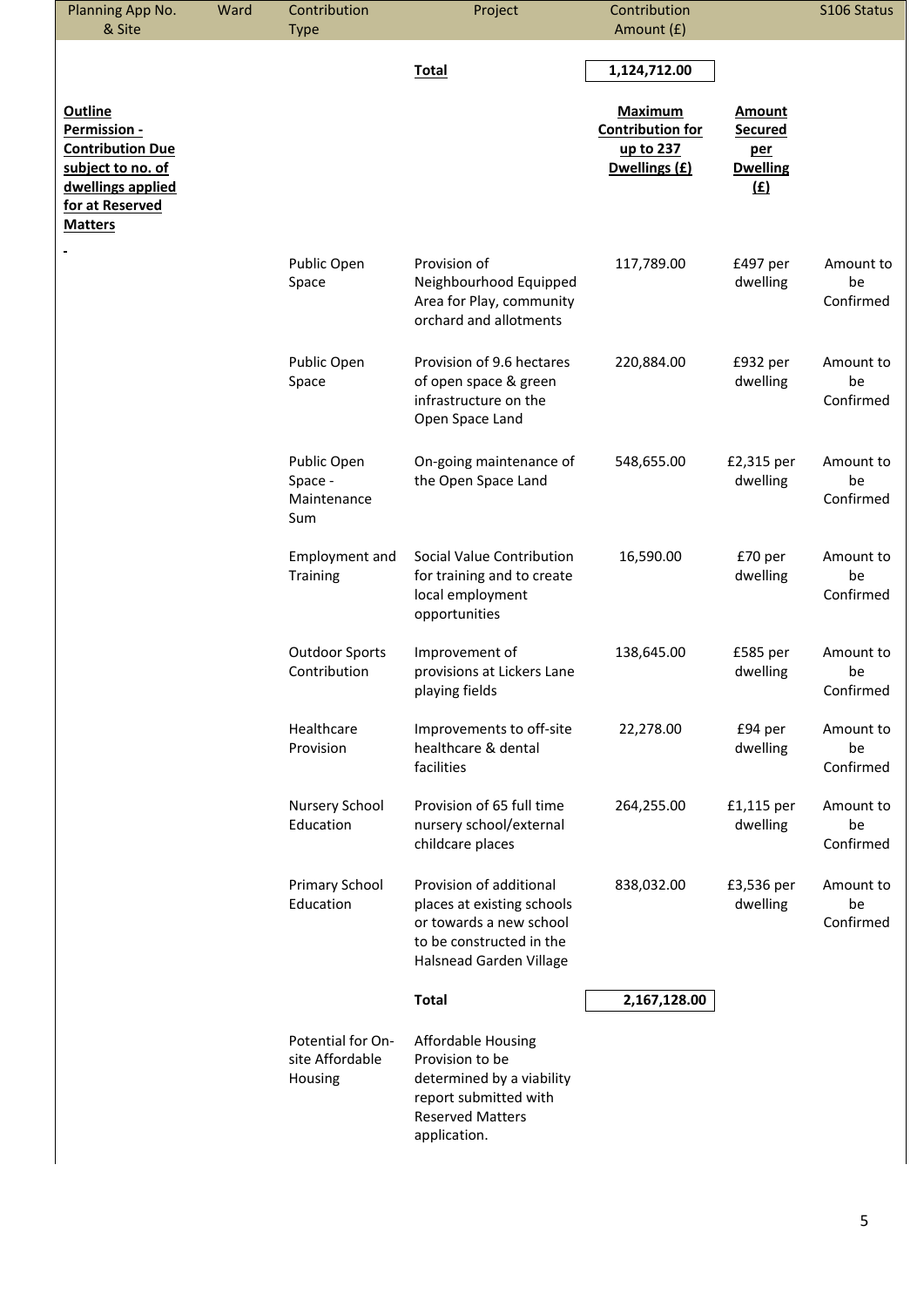| Planning App No.<br>& Site<br>18/00785/FUL-<br>Land At<br><b>Woodcroft West</b><br><b>Street Prescot</b><br>Knowsley L34 1LF            | Ward<br>Prescot<br><b>North</b> | Contribution<br><b>Type</b><br><b>Public Open</b><br>Space       | Project<br><b>Eaton Street Park</b><br>Entrance<br><b>Carr Lane Woods Street</b><br>Furniture a<br><b>KGV Prescot Play</b><br><b>Enhancement Project</b><br><b>KGV Sports</b><br><b>Improvement Project</b> | Contribution<br>Amount (£)<br>17,178.00 | S106 Status<br>Received |
|-----------------------------------------------------------------------------------------------------------------------------------------|---------------------------------|------------------------------------------------------------------|-------------------------------------------------------------------------------------------------------------------------------------------------------------------------------------------------------------|-----------------------------------------|-------------------------|
| 19/00243/OUT-<br>Vacant land at<br>Moorgate Road/<br>School Lane;<br>Randles<br>Road/Gellings<br>Road, Knowsley<br><b>Business Park</b> | Prescot<br>North                | Employment and<br>Training                                       | Social Value Contribution<br>for training and to create<br>local employment<br>opportunities                                                                                                                | 4,109.00                                | Agreed                  |
| 19/00675/FUL -<br>Land to the rear<br>112 Broad Lane,<br>Kirkby                                                                         | Northwood                       | <b>Public Open</b><br>Space -<br>Maintenance<br>Sum              | Commuted sum for the<br>upgrade and/or maintain<br>existing public open<br>space in lieu of the<br>provision of on-site<br>public open space<br>14 On-site Affordable<br><b>Dwellings</b>                   | 20,751.00<br>0.00                       | Agreed<br>Agreed        |
| 19/00682/FUL -<br>Land adjacent to<br>13 Brookside<br>Road (Silcock<br>Field), Prescot                                                  | Prescot<br>South                | Public Open<br>Space                                             | <b>Stadt Moers Pottery</b><br>Fields Play Area, Two<br><b>Butt Lane Playing Fields</b><br>24 On-site Affordable<br><b>Dwellings</b>                                                                         | 29,203.00<br>0.00                       | Received<br>Agreed      |
| 19/00684/FUL -<br>Land at former<br><b>Whitakers Garden</b><br>Centre, Prescot                                                          | Prescot<br>North                | <b>Tree Planting</b><br><b>Employment and</b><br><b>Training</b> | Off Site tree planting<br>within the Prescot<br>township area<br><b>Social Value Contribution</b><br>for training and to create<br>local employment<br>opportunities                                        | 11,715.00<br>15,890.00                  | Received<br>Received    |
|                                                                                                                                         |                                 | Highways                                                         | Improvements to the<br>cycle provision around<br>the Site                                                                                                                                                   | 30,000.00                               | Received                |
|                                                                                                                                         |                                 | <b>Public Open</b><br>Space                                      | Improvements to Brown<br>Fields (formerly known as<br>King George V Playing<br>Fields                                                                                                                       | 575,000.00                              | Part<br>Received        |
|                                                                                                                                         |                                 | Healthcare<br>Provision                                          | <b>Improvements to Prescot</b><br>Medical centre to<br>accommodate an<br>additional doctor                                                                                                                  | 17,400.00                               | Agreed                  |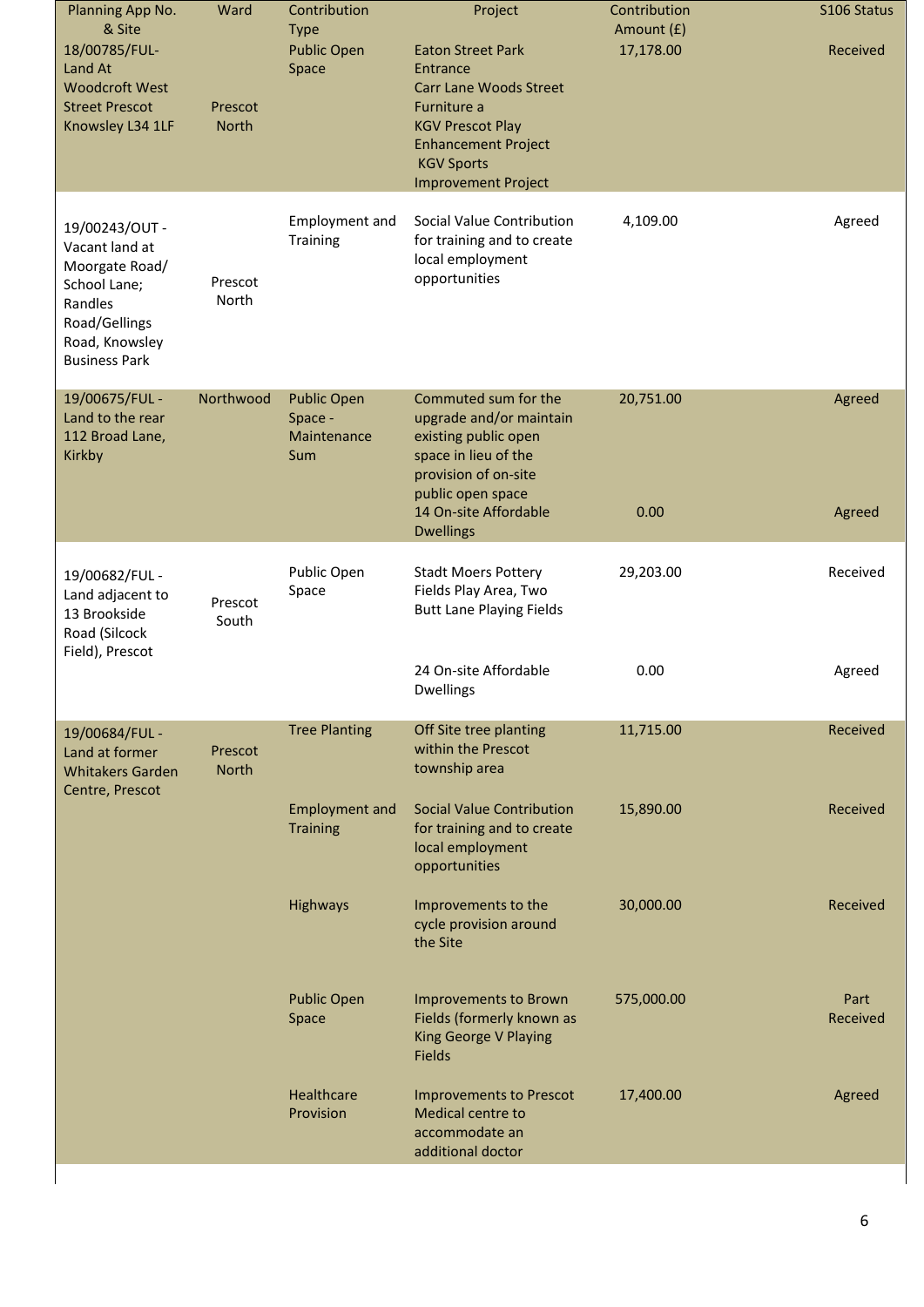| Planning App No.                                                                    | Ward        | Contribution                              | Project                                                                                                     | Contribution | S106 Status      |
|-------------------------------------------------------------------------------------|-------------|-------------------------------------------|-------------------------------------------------------------------------------------------------------------|--------------|------------------|
| & Site                                                                              |             | <b>Type</b>                               |                                                                                                             | Amount (£)   |                  |
| 20/00099/FUL -<br><b>Former Astley</b><br>House site, Astley<br>Road, Huyton        | Stockbridge | Public Open<br>Space                      | Lord Derby Playing Fields                                                                                   | 210,264.00   | Part<br>Received |
|                                                                                     |             | <b>Public Transport</b><br>Infrastructure | Upgrade of bus stops on<br>Knowsley Lane and/or<br>Hillside Road                                            | 20,000.00    | Part<br>Received |
|                                                                                     |             |                                           | 131 On-site Affordable<br><b>Dwellings</b>                                                                  | 0.00         | Agreed           |
| 20/00124/FUL -<br><b>Former Sonae</b><br>site, Kirkby                               | Northwood   | <b>Employment and</b><br><b>Training</b>  | <b>Social Value Contribution</b><br>for training and to create<br>local employment<br>opportunities         | 27,917.00    | Received         |
|                                                                                     |             | Highways<br>Infrastructure                | Improvements and<br>maintenance work to<br><b>Arbour Lane</b>                                               | 115,223.00   | Received         |
| 20/00193/FUL -<br>Land off Valley<br>Road / Whitefield<br>Drive, Westvale<br>Kirkby | Whitefield  | Employment and<br>Training                | Social Value Contribution<br>for training and to create<br>local employment<br>opportunities                | 23,940.00    | Received         |
|                                                                                     |             | Public Open<br>Space                      | improvements to the<br>south of the<br>development and along<br>the M57 corridor towards<br>Copthorne Walk  | 558,483.00   | Received         |
|                                                                                     |             |                                           | 221 On-site Affordable<br><b>Dwellings</b>                                                                  | 0.00         | Agreed           |
| 20/00376/OUT<br>Earlsfield site,<br>Knowsley Lane,<br>Huyton                        | Stockbridge | <b>Employment and</b><br><b>Training</b>  | <b>Social Value Contribution</b><br>for training and to create<br>local employment<br>opportunities         | 38,163.00    | Received         |
| 20/00379/FUL -<br>The Web Complex<br>Admin Road<br>Kirkby                           | Northwood   | Employment and<br>Training                | Social Value Contribution<br>for training and to create<br>local employment<br>opportunities                | 5,808.00     | Agreed           |
|                                                                                     |             | Highways<br>Infrastructure                | Erection of bollards on<br>the western side of the<br>pedestrian crossing<br>facilities on the Gale<br>Road | 3,438.00     | Agreed           |
|                                                                                     |             |                                           | <b>Total</b>                                                                                                | 5,016,322.00 |                  |
|                                                                                     |             |                                           |                                                                                                             |              |                  |

# 3.3 S106 monies received in the reporting year (2020/21)

3.3.1 The Council received a total of £1,472,129 in s106 contributions and the table below highlights the money received for different categories of infrastructure.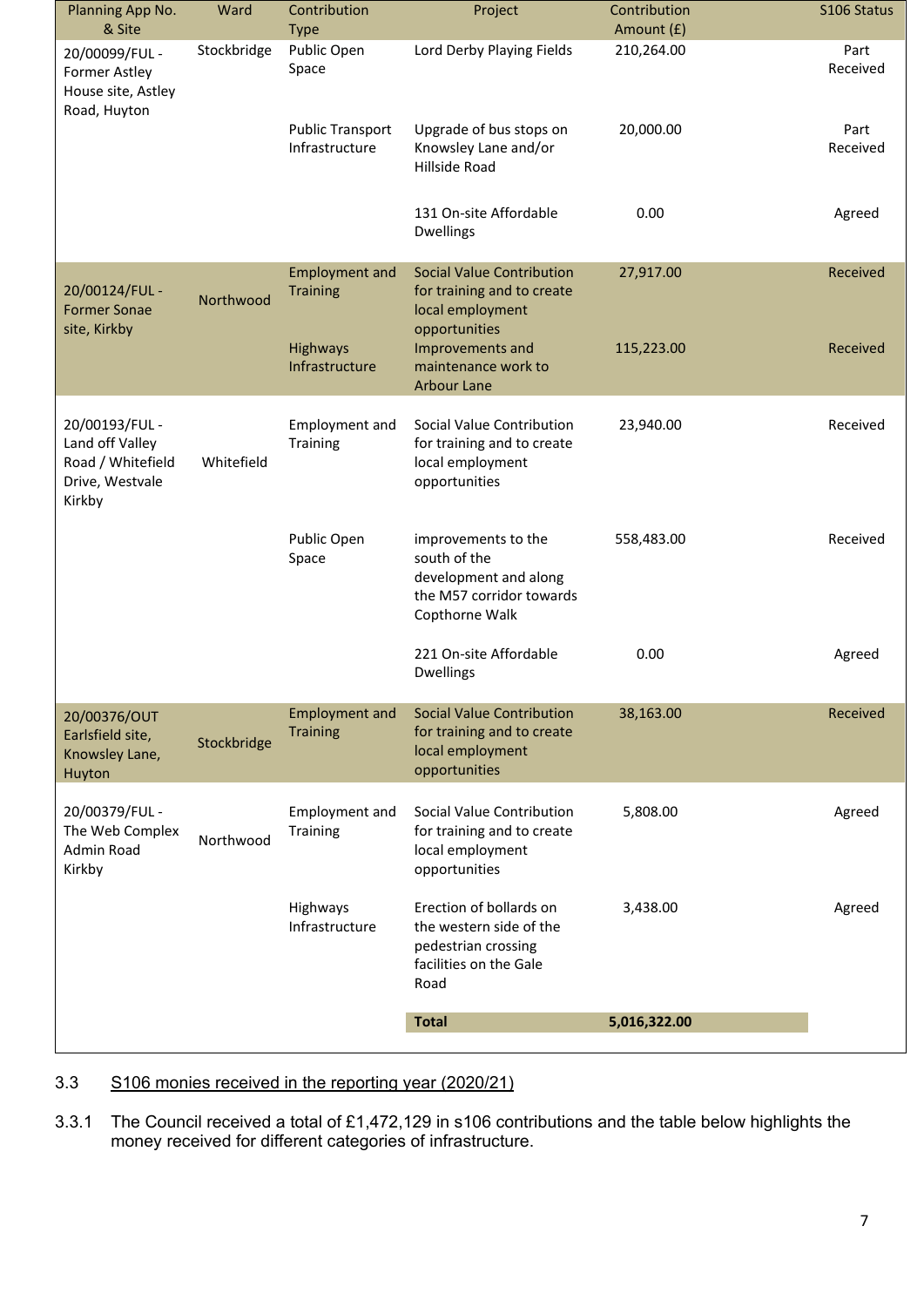| S106 Contributions Received in 2020/21                       |                                 |
|--------------------------------------------------------------|---------------------------------|
| <b>Contribution Type</b>                                     | S106 Contributions Received (£) |
| Public Open Space<br>Highways<br><b>Economic Development</b> | 1,106,906<br>252,323<br>112,900 |
| Total                                                        | 1,472,129                       |

- 3.3.2 The table below provides a detailed breakdown of all contributions paid to the Council between 1<sup>st</sup> April 2020 and 31<sup>st</sup> March 2021. It sets out:
	- the development;
	- how much monies were received by the council;
	- what type of infrastructure these monies were to be spent on, and;
	- where applicable, the project they have been allocated to be spent on.

| Planning<br>Application |                                                                     |                      | s106<br>Contribution | Contribution            |                                                                                                                                                                                                    |
|-------------------------|---------------------------------------------------------------------|----------------------|----------------------|-------------------------|----------------------------------------------------------------------------------------------------------------------------------------------------------------------------------------------------|
| Reference               | <b>Site Address</b>                                                 | Ward                 | Received (£)         | <b>Type</b>             | Project                                                                                                                                                                                            |
|                         |                                                                     |                      |                      |                         |                                                                                                                                                                                                    |
| 15/00022/OUT            | Carr Lane - Prysmian<br>Site                                        | Prescot North        | 135,998.00           | Highways                | Carr Lane/Huyton Lane junction<br>works                                                                                                                                                            |
| 19/00674/FUL            | The Custom Complex                                                  | Northwood            | 2,019.00             | Economic<br>Development | Job/apprenticeship opportunities                                                                                                                                                                   |
| 19/00520/FUL            | Image Business Park                                                 | Northwood            | 6,568.00             | Economic<br>Development | Job/Apprenticeship Opportunities                                                                                                                                                                   |
| 17/00352/FUL            | Land adjacent to<br>Redgate Lodge, Carr<br>Lane                     | Roby                 | 10,529.00            | Public open<br>space    | <b>Stadt Moers infrastructure</b><br>connection project. Carr Lane<br>pathway improvement project<br>KGV Prescot junior play safety<br>surface & KGV Prescot pitch<br>drainage improvement project |
| 19/00297/FUL            | Former Watch<br><b>Factory Site</b>                                 | <b>Prescot North</b> | 14,026.00            | Economic<br>development | Job/apprenticeship opportunities                                                                                                                                                                   |
| 98/00639/APP            | Land off Shevingtons<br>Lane, Saxon Way                             | Shevington           | 36,258.00            | Public open<br>space    | Long term maintenance<br>(commuted sum)                                                                                                                                                            |
| 20/00193/FUL            | Land off Valley Road<br>/ Whitefield Drive                          | Whitefield           | 558,483.00           | Public open<br>space    | Improvements to the south of the<br>development and along the M57<br>corridor towards Copthorne Walk                                                                                               |
|                         |                                                                     |                      | 23,940.00            | Economic<br>development | Job/apprenticeship opportunities                                                                                                                                                                   |
| 12/00543/FUL            | Land adjacent to 64<br><b>Torrington Drive</b>                      | Halewood<br>South    | 1,177.00             | Public open<br>space    | Halewood Doorstop Green<br>pathway & entrance<br>improvements & playground<br>enhancements                                                                                                         |
| 16/00772/FUL            | Site at former<br><b>Bowring Community</b><br><b>Sports College</b> | Page Moss            | 92,250.00            | Public open<br>space    | Pathways and vehicular routes<br>improvement project, playground<br>enhancement project with<br>Bowring Park & playing pitch and<br>facilities project within Jubilee<br>Park,                     |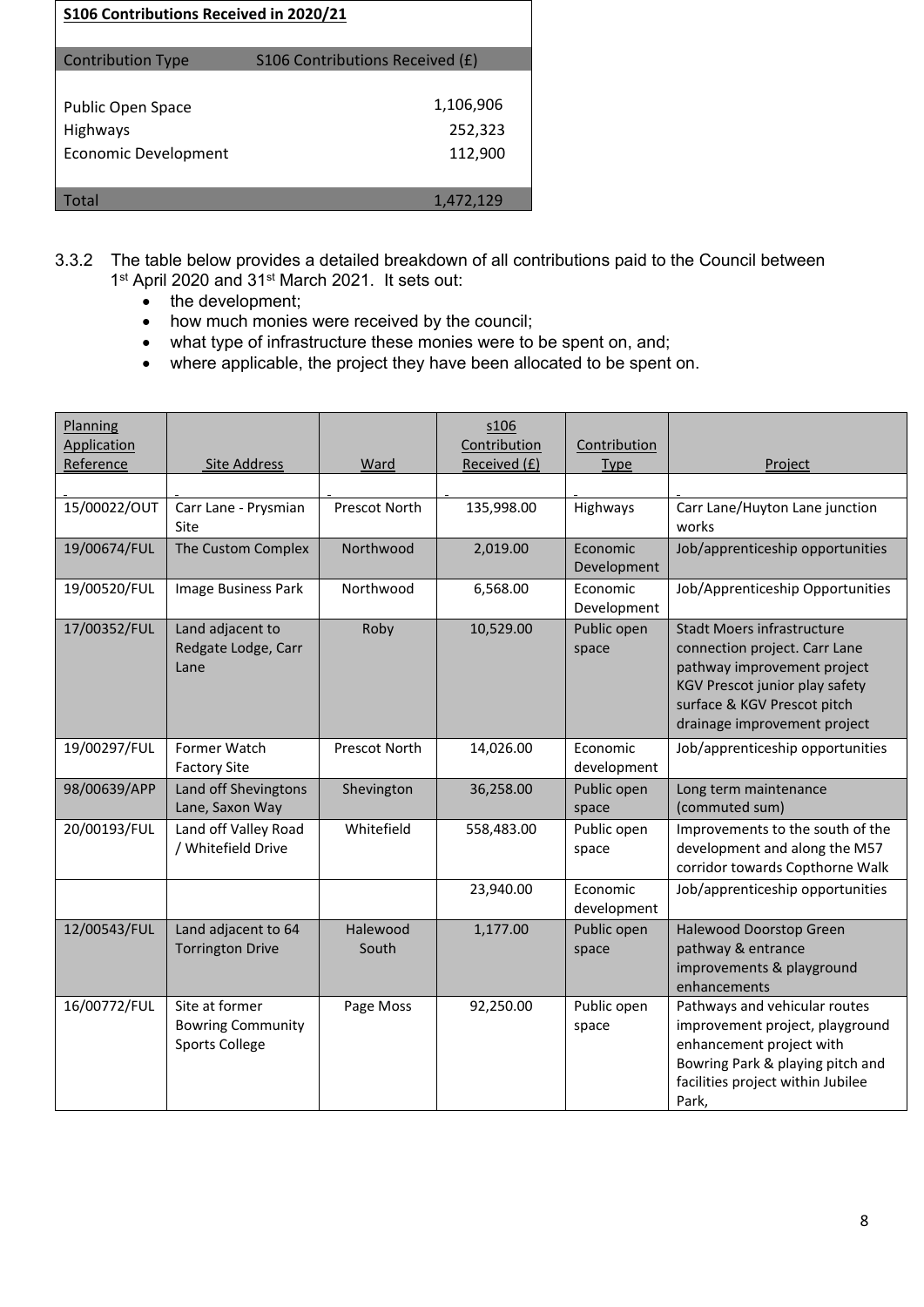| Planning     |                                                   |                      | \$106        |                         |                                                                                                                                                                                                        |
|--------------|---------------------------------------------------|----------------------|--------------|-------------------------|--------------------------------------------------------------------------------------------------------------------------------------------------------------------------------------------------------|
| Application  |                                                   |                      | Contribution | Contribution            |                                                                                                                                                                                                        |
| Reference    | Site Address                                      | Ward                 | Received (£) | <b>Type</b>             | Project                                                                                                                                                                                                |
| 18/00785/FUL | Land at Woodcroft,<br>West Street, Prescot        | <b>Prescot North</b> | 17,184.00    | Public open<br>space    | Eaton Street Park entrance and<br>infrastructure,<br>Carr Lane Woods, street furniture<br>and infrastructure improvement,<br>KGV Prescot play enhancement<br>project<br>KGV sports improvement project |
| 20/00376/OUT | Earlsfield (land off<br>Knowsley Lane),<br>Huyton | Stockbridge          | 38,163.00    | Economic<br>development | Job/apprenticeship opportunities                                                                                                                                                                       |
| 20/00124/FUL | Former Sonae site,<br>Kirkby                      | Northwood            | 116,325.00   | Highways                | Ongoing improvements/<br>maintenance works to Arbour Lane                                                                                                                                              |
|              |                                                   |                      | 28,184.00    | Economic<br>development | Job/apprenticeship opportunities                                                                                                                                                                       |
| 14/00519/FUL | Montgomery<br>Resource Centre,<br>Huyton          | St Michael's         | 9,550.00     | Public open<br>space    | <b>Bowring Park landscaping</b>                                                                                                                                                                        |
| 18/00062/HYB | Earlsfield Park,<br>Knowsley Lane                 | Stockbridge          | 381,475.00   | Public open<br>space    | Lord Derby Playing Pitches and<br>Oak Plantation                                                                                                                                                       |
|              |                                                   | <b>Total</b>         | 1,472,129.00 |                         |                                                                                                                                                                                                        |

- 3.4 Total S106 monies allocated to infrastructure but not spent between 1<sup>st</sup> April 2020 and 31<sup>st</sup> March 2021
- 3.4.1 The table below details that **£3,817,740** of S106 monies were allocated for funding infrastructure, but not spent, between 1st April 2020 and 31st March 2021.

| Allocated s106 Funds Held for Infrastructure as of March 2021 (£) |                             |
|-------------------------------------------------------------------|-----------------------------|
| <b>Contribution Type</b>                                          | S106 Contributions Held (£) |
|                                                                   |                             |
| Public Open Space                                                 | 3,411,358                   |
| Highways - Public Transport Infrastructure                        | 61,000                      |
| Highways                                                          | 285,773                     |
| <b>Tree Planting</b>                                              | 59,609                      |
| Total                                                             | 3,817,740                   |

#### 3.5 S106 monies spent between 1st April 2020 and 31st March 2021

3.5.1 The tables below identify that £1,296,812 of S106 monies were spent between 1<sup>st</sup> April 2020 and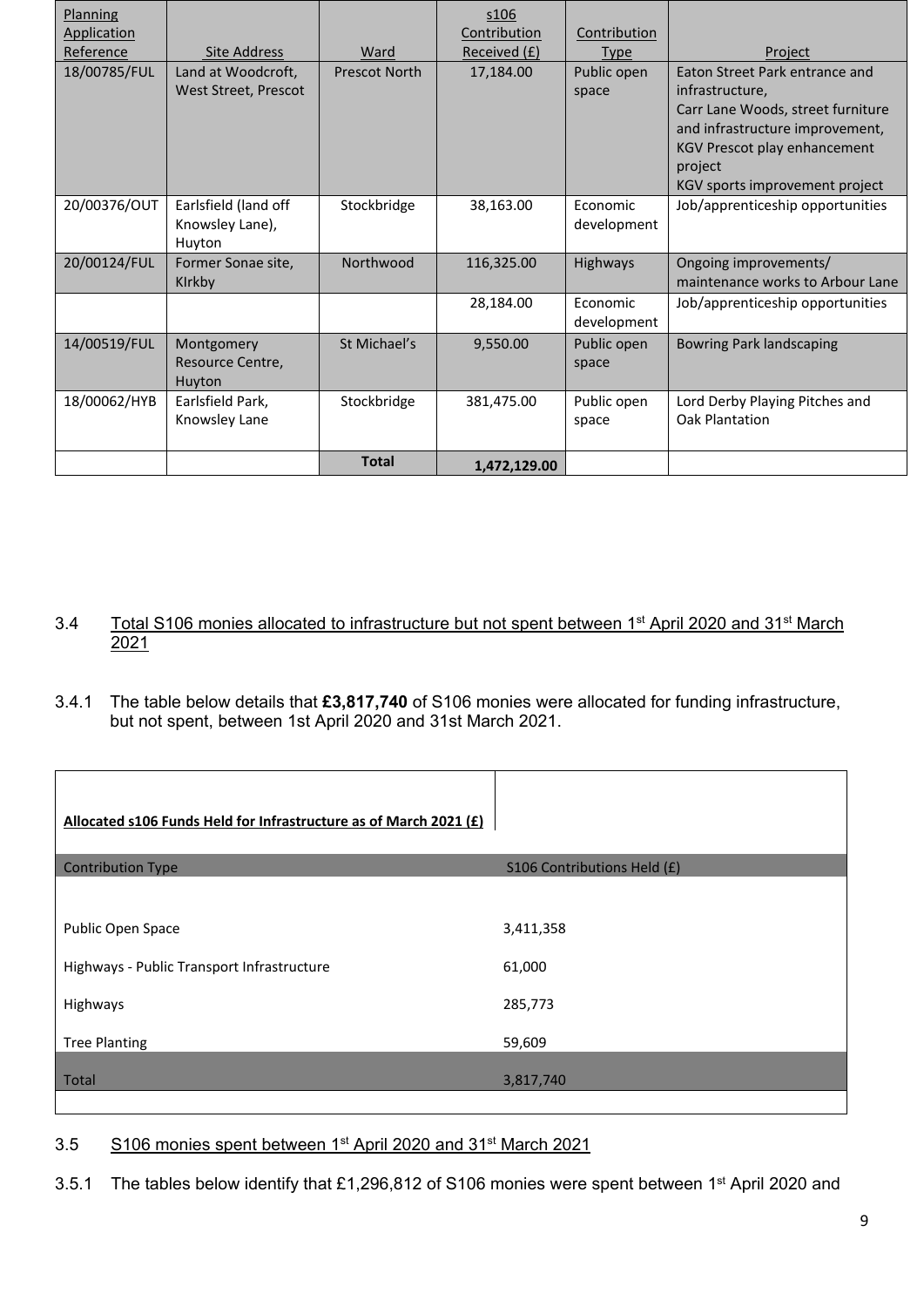31<sup>st</sup> March 2021 and sets out how much was spent on each type of infrastructure and the projects the monies were spent on. No monies were spent repaying borrowed money.

| S106 Contributions Spent in 2020/21 |                              |
|-------------------------------------|------------------------------|
| <b>Contribution Type</b>            | S106 Contributions Spent (£) |
|                                     |                              |
| Public Open Space                   | 498,347                      |
| Highways                            | 758,584                      |
| <b>Economic Development</b>         | 39,881                       |
|                                     |                              |
| <b>Total</b>                        | 1,296,812                    |

| <b>S106 Project Spend 2020/21</b> |                                                              |                   |            |                                                                                                                |  |
|-----------------------------------|--------------------------------------------------------------|-------------------|------------|----------------------------------------------------------------------------------------------------------------|--|
| <b>Planning App No.</b>           | <b>Site</b>                                                  | <b>Ward</b>       | Spend (£)  | Project                                                                                                        |  |
| 13/00052/FUL                      | Land at Portway,<br><b>Hunts Cross</b>                       | Halewood<br>South | 23,429.00  | Halewood Doorstep Green                                                                                        |  |
| 14/00783/FUL                      | <b>Buckles Nursey Ltd</b>                                    | Cherryfield       | 22,122.00  | Field Lane Park infrastructure                                                                                 |  |
| 16/00772/FUL                      | Site at former Bowring<br><b>Community Sports</b><br>College | Page Moss         | 23,718.00  | <b>Bowring Park restoration</b>                                                                                |  |
| 18/00062/HYB                      | Earlsfield Park,<br>Knowsley Lane,<br>Huyton                 | Stockbridge       | 300,657.00 | Lord Derby Playing Pitches and<br><b>Oak Plantation</b>                                                        |  |
| 17/00201/FUL                      | Roughwood Drive,<br>Kirkby                                   | Northwood         | 123,840.00 | <b>Eddie McArdle Playing Fields</b>                                                                            |  |
| 98/00639/APP                      | Land off Shevingtons<br>Lane, Saxon Way                      | Shevington        | 4,584.00   | North Kirkby Green Spaces - green<br>routes & sporting improvement                                             |  |
| 18/00300/FUL                      | Edenhurst Avenue,<br>Roby                                    | Roby              | 754,657.00 | Rimmer Avenue/ Court Hey Road<br>junction and upgrading of sections<br>of foot paths on Bowring Park<br>Avenue |  |
| 17/00301/HYB                      | Land between<br>Cronton Road and<br>M62 Motorway             | St Gabriel's      | 3,926.00   | Traffic Cameras at junction of<br>Wilson/Cronton Road                                                          |  |
| 19/00674/FUL                      | The Custom Complex,<br>Yardley Road,                         | Northwood         | 2,019.00   | Social Value - provision of jobs &<br>apprenticeships for Knowsley<br>residents                                |  |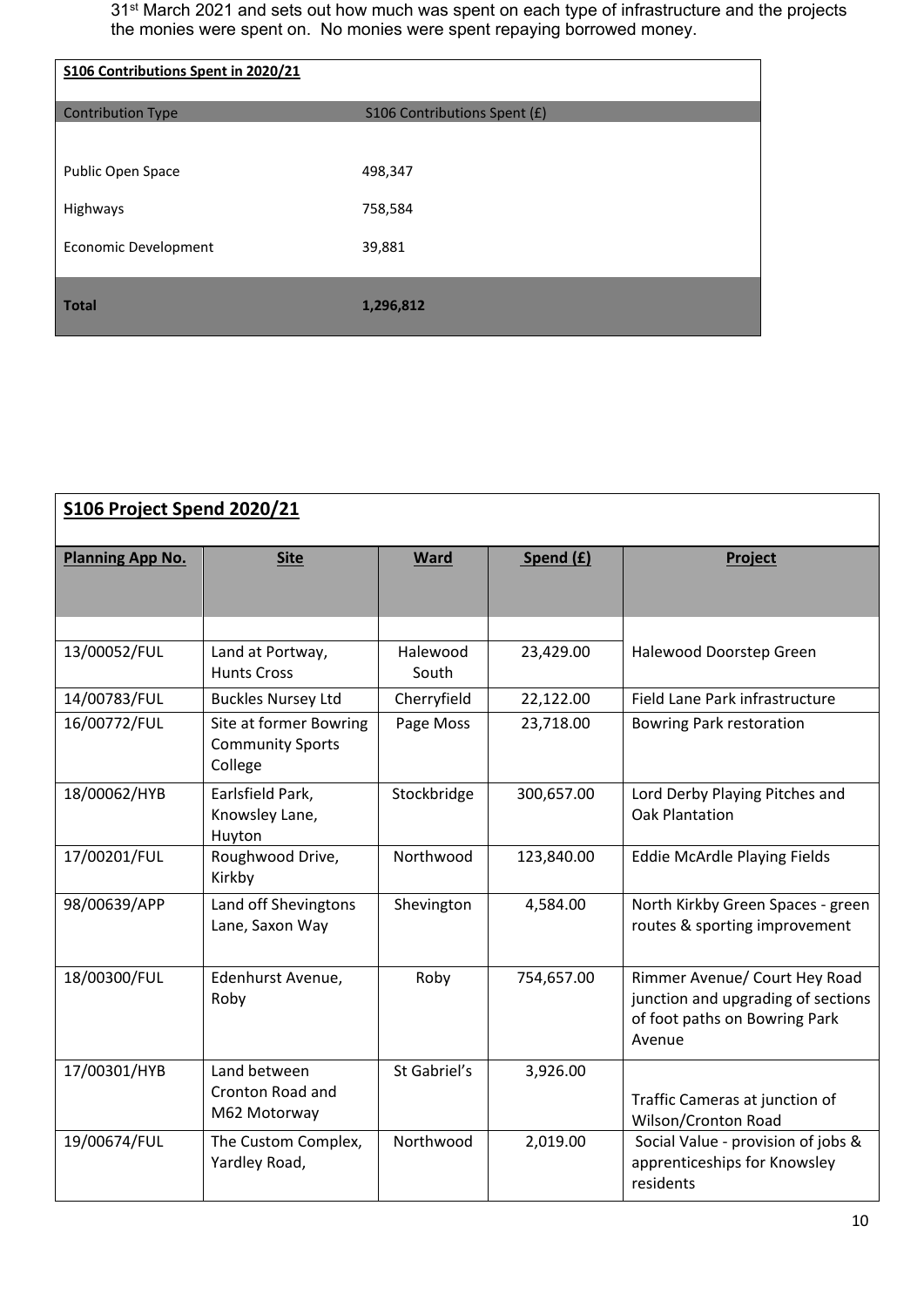|              | Knowsley Industrial<br>Park, Kirkby                                             |                    |              |                                                                                 |
|--------------|---------------------------------------------------------------------------------|--------------------|--------------|---------------------------------------------------------------------------------|
| 19/00520/FUL | Image Business Park,<br>Acornfield Road,<br>Knowsley Industrial<br>Park, Kirkby | Northwood          | 6,568.00     | Social Value - provision of jobs &<br>apprenticeships for Knowsley<br>residents |
| 19/00297/FUL | Former Watch Factory<br>site, off Bookbinders<br>Lane, Prescot.                 | Prescot<br>North   | 4,207.00     | Social Value - provision of jobs &<br>apprenticeships for Knowsley<br>residents |
| 20/00193/FUL | Land off Valley Road /<br>Whitefield Drive,<br>Kirkby.                          | Whitefield         | 7,182.00     | Social Value - provision of jobs &<br>apprenticeships for Knowsley<br>residents |
| 20/00376/OUT | Earlsfield (Land off<br>Knowsley Lane),<br>Huyton.                              | Stockbridge        | 11,448.00    | Social Value - provision of jobs &<br>apprenticeships for Knowsley<br>residents |
| 20/00124/FUL | Former Sonae Site,<br>Moss Lane/Marl Road,<br>Kirkby                            | Northwood          | 8,455.00     | Social Value - provision of jobs &<br>apprenticeships for Knowsley<br>residents |
|              |                                                                                 | <b>Total Spend</b> | 1,296,812.00 | $\boldsymbol{\checkmark}$                                                       |

## 3.6 S106 monies available to the Council

- 3.6.1 After considering the monies received and monies spent between 1st April 2020 and 31st March 2021, the table below identifies that there was a net total of **£5,617,074** in s106 contributions available to spend on the 31 March 2021:
	- £1,662,122 is currently un-allocated. This sum is for the provision of off-site affordable housing and will be used once suitable projects are identified, in accordance with the Council's Housing Strategy.
	- £278,043 of commuted sums are held for the maintenance of Public Open Space.

| Total S106 (net) Amount Available to Spend as of 31st March<br>2021(f) |           |
|------------------------------------------------------------------------|-----------|
| Net Total as of March 2020                                             | 5,441,757 |
| s106 income received 2020/21                                           | 1,472,129 |
| <b>Total</b>                                                           | 6,913,886 |
| Minus monies spent 2020/21                                             | 1,296,812 |
|                                                                        |           |
| Total                                                                  | 5,617,074 |

#### 3.7 S106 Contributions – East of Halewood SUE Site

3.7.1 The Council has also secured s106 contributions for infrastructure from three development sites in Halewood, which have now commenced. A brief outline of these agreements is shown in the table below. They will be reported on in full within next year's funding statement. This table also includes a hybrid planning permission (see 3.2.1 for definition).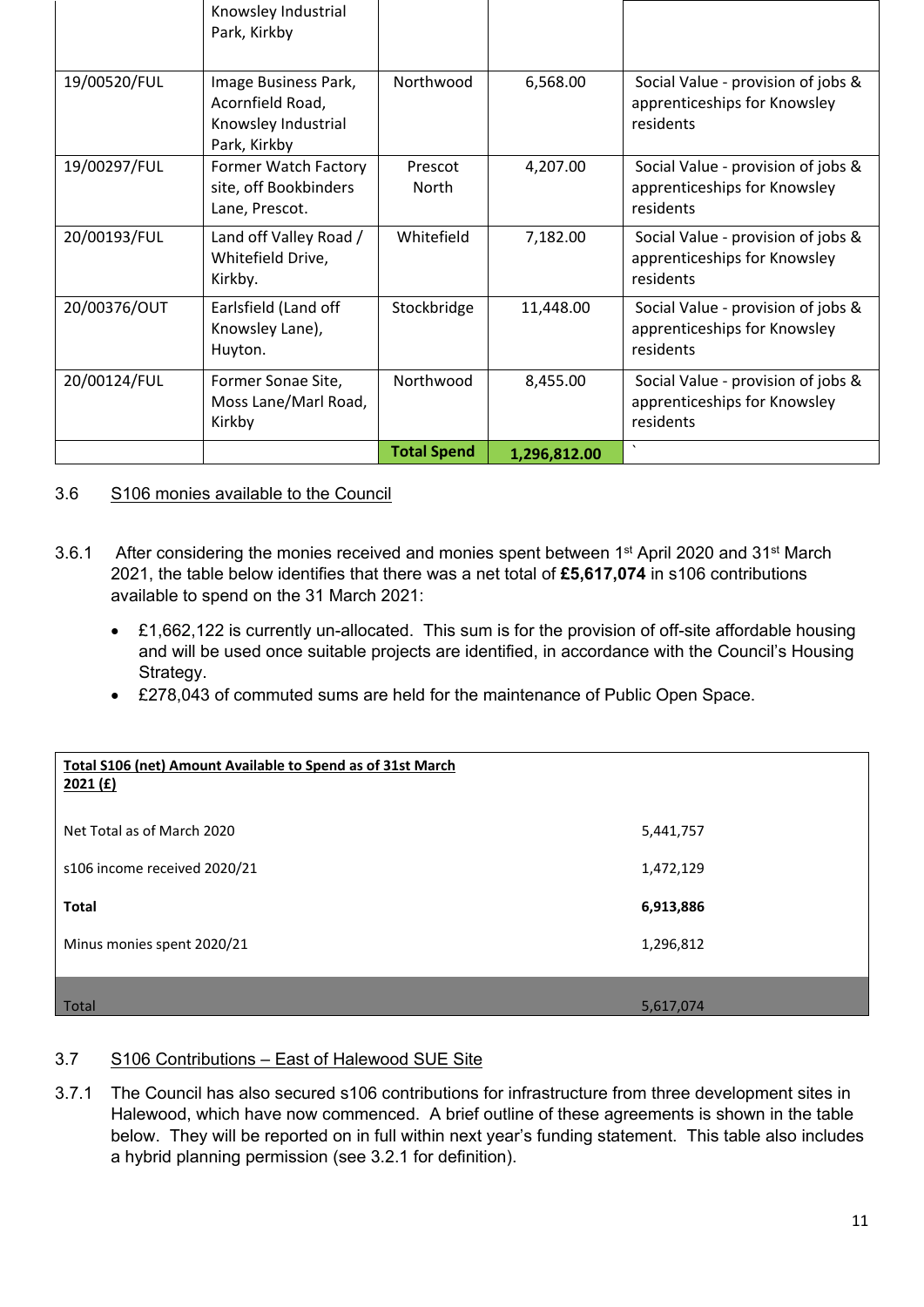|                                                                                                                                   |                                                                                               | <b>Contribution Amount</b>                                           |                                           |
|-----------------------------------------------------------------------------------------------------------------------------------|-----------------------------------------------------------------------------------------------|----------------------------------------------------------------------|-------------------------------------------|
| <b>Address</b>                                                                                                                    | <b>Contribution Type</b>                                                                      | (f)                                                                  |                                           |
| 19/00104/FUL -<br><b>Miller Homes</b><br>East of<br><b>Halewood SUE</b><br>Site                                                   |                                                                                               |                                                                      |                                           |
|                                                                                                                                   | POS Provision - On-Site                                                                       | 125,874.00                                                           |                                           |
|                                                                                                                                   | <b>Employment and Training</b>                                                                |                                                                      |                                           |
|                                                                                                                                   | Contribution                                                                                  | 11,340.00                                                            |                                           |
|                                                                                                                                   | Highways                                                                                      | 541,080.00                                                           |                                           |
|                                                                                                                                   | <b>Public Transport Infrastructure</b><br>Healthcare                                          | 81,000.00<br>12,960.00                                               |                                           |
|                                                                                                                                   | <b>Nursery School Education</b>                                                               | 134,946.00                                                           |                                           |
|                                                                                                                                   | POS-Outdoor Sports Contribution                                                               | 141,264.00                                                           |                                           |
|                                                                                                                                   | <b>Primary School Education</b>                                                               | 571,536.00                                                           |                                           |
|                                                                                                                                   | <b>Total</b>                                                                                  | 1,620,000.00                                                         |                                           |
| 19/00521/HYB<br>Plot 1 - Redrow<br>Homes East of<br><b>Halewood SUE</b><br>Site                                                   |                                                                                               |                                                                      |                                           |
| <b>Full Permission</b>                                                                                                            | <b>Primary School Education</b><br><b>Employment and Training</b>                             | 1,213,632.00                                                         |                                           |
|                                                                                                                                   | Contribution                                                                                  | 24,080.00                                                            |                                           |
|                                                                                                                                   | Highways                                                                                      | 1,148,960.00                                                         |                                           |
|                                                                                                                                   | Highways                                                                                      | 12,000.00                                                            |                                           |
|                                                                                                                                   | POS Provision -Off-Site                                                                       | 267,288.00                                                           |                                           |
|                                                                                                                                   | <b>Public Transport Infrastructure</b>                                                        | 172,000.00                                                           |                                           |
|                                                                                                                                   | Healthcare                                                                                    | 27,520.00                                                            |                                           |
|                                                                                                                                   | <b>Nursery School Education</b>                                                               | 286,522.00                                                           |                                           |
|                                                                                                                                   | POS-Outdoor Sports Contribution                                                               | 299,968.00                                                           |                                           |
|                                                                                                                                   | <b>Total</b>                                                                                  | 3,451,970.00                                                         |                                           |
| <b>Outline</b><br><b>Permission</b><br>Contribution<br>Due subject to<br>no. of<br>dwellings<br>applied for at<br><b>Reserved</b> |                                                                                               | <b>Maximum Contribution</b><br>for up to 386 dwellings<br><u>(£)</u> | <b>Amount Secured per</b><br>Dwelling (£) |
| <b>Matters</b>                                                                                                                    | <b>Primary School Education</b><br><b>Employment and Training</b><br>Contribution<br>Highways | 1,361,808.00<br>27,020.00<br>1,289,240.00                            | £3,528.00<br>£70.00<br>£3,340.00          |